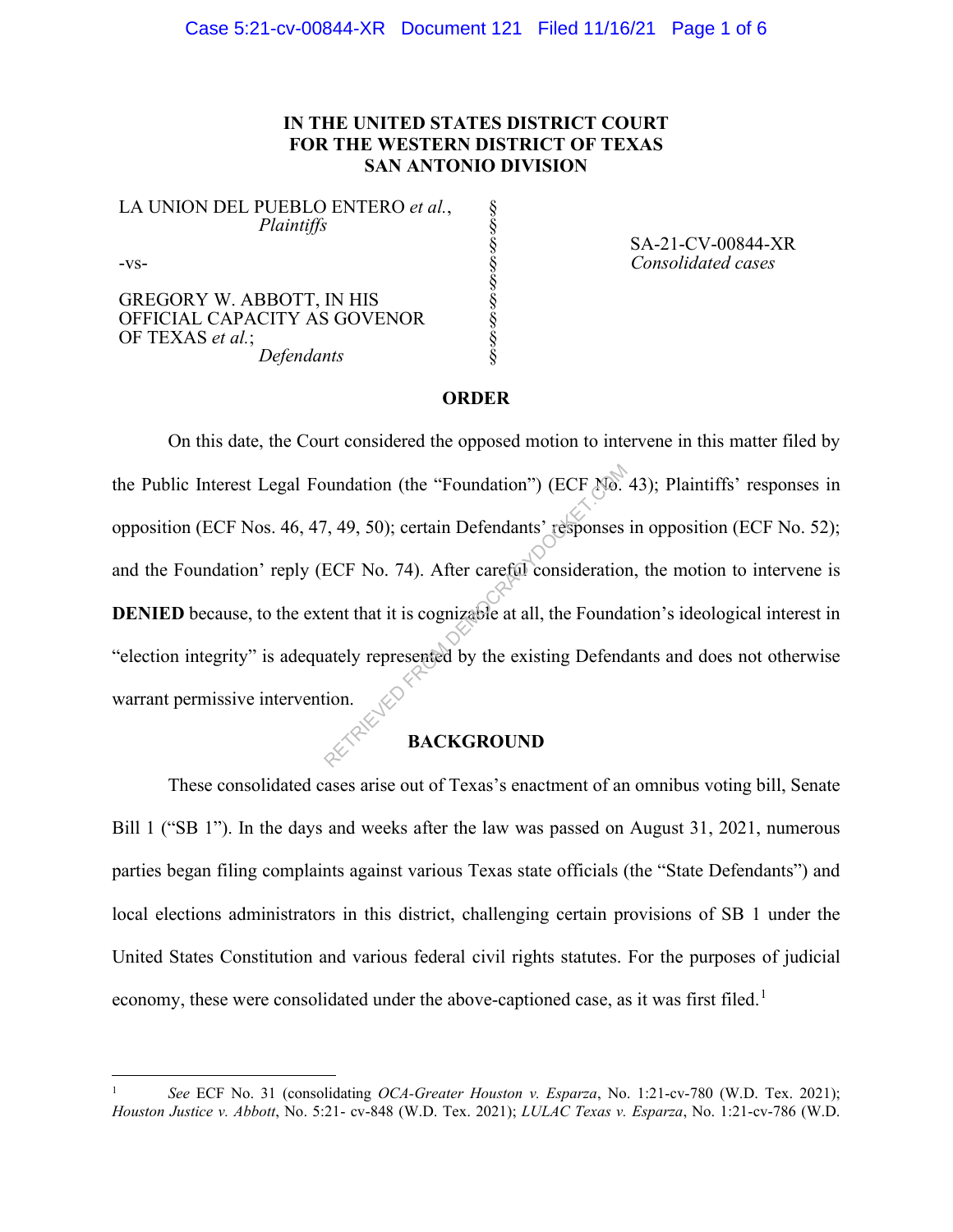#### Case 5:21-cv-00844-XR Document 121 Filed 11/16/21 Page 2 of 6

The Foundation, a legal advocacy organization based in Indiana, asserts that it has the right to intervene in this action pursuant to Rule 24(a) of the Federal Rules of Civil Procedure. Alternatively, it argues that it should be permitted to intervene under Rule  $24(b)$ .<sup>2</sup> Plaintiffs oppose the Foundation's intervention (ECF Nos. 46, 47, 48, 49, 50, 51), as do several of the Defendant election administrators (ECF No. 52). During a status conference in this matter held on November 16, 2021, counsel for the State Defendants represented that they were not opposed to intervention. For the reasons stated in open court and set out more fully in this order, the Foundation's motion to intervene is denied.

#### **ANALYSIS**

#### **I. Intervention as of Right**

A movant must satisfy four requirements in order to intervene as of right under Rule  $24(a)$ of the Federal Rules of Civil Procedure: (1) the motion to intervene must be timely; (2) the movant must demonstrate an interest that is related to the property or transaction forming the basis of the action in which it seeks to intervene; (3) the disposition of the main action must impair or impede the movant's ability to protect its interest; and (4) the existing parties must not adequately represent the movant's interest. *Saldano v. Roach*, 363 F.3d 545, 551 (5th Cir. 2004). The movant bears the burden of proof with respect to all elements, and "failure to prove a required element is fatal." *Rotstain v. Mendez*, 986 F.3d 931, 937 (5th Cir. 2021). Although it is undoubtedly timely, the Foundation's motion fails to satisfy any of the three remaining requirements to establish a right to intervene in this case under Rule 24(a). ANALYSIS<br>
light<br>
fy four requirements in order to intervene<br>
Procedure: (1) the motion to intervene m<br>
t that is related to the property or transac<br>
tervene; (3) the disposition of the main a<br>
st its interest; and (4) the

Tex. 2021) and *Mi Familia Vota v. Abbott*, No. 5: 21-cv-920 (W.D. Tex. 2021) under *La Unión del Pueblo Entero v. Abbott*, No. 5:21-cv-844 (W.D. Tex. 2021); *United States v. Texas*, No. 5:21-cv-1085 (W.D. Tex. 2021), ECF No. 13.

<sup>2</sup> The Foundation moved to intervene in *LULAC Texas, et al., v. Jose Esparza, et al.*, Case No. 1:21-cv-786. The motion included a proposed answer only in the *LULAC* case, but the Foundation reserved the right to file a responsive pleading to all complaints in the consolidated litigation. *See* ECF No. 43 at 2 n.1.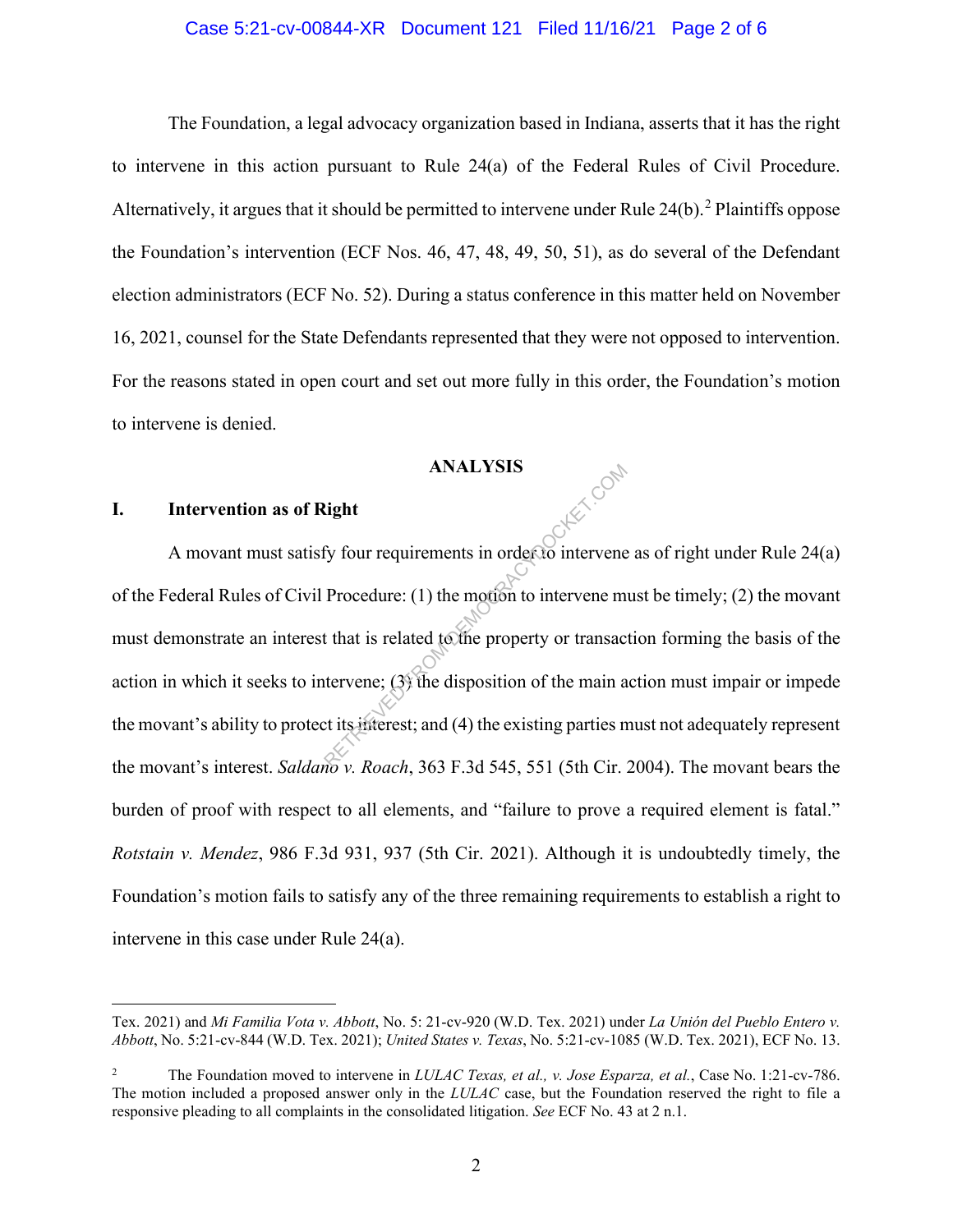#### Case 5:21-cv-00844-XR Document 121 Filed 11/16/21 Page 3 of 6

First, the Foundation's motion does not demonstrate a cognizable interest that would support intervention. The Foundation asserts that it is "dedicated to election integrity" and that it "exists to assist states and others to aid the cause of election integrity and fight against lawlessness in American elections." ECF No. 43 at 6. It "seeks to protect its mission from the misapplications of federal law"—its mission being the general preservation of "the constitutional balance between a state's power to control its own elections and Congress'slimited constitutional authority to protect against racial discrimination." *Id.* at 7.

But the Fifth Circuit is clear that such a generalized interest in "election integrity," federalism, and the proper application of law is insufficient to support intervention as of right. An organization cannot intervene as of right if it has "only an ideological interest in the litigation, and the lawsuit does not involve the regulation of [the organization's] conduct in any respect." *Texas v. United States*, 805 F.3d 653, 657 (5th Cir. 2015) (quoting *Northland Family Planning Clinic, Inc. v. Cox*, 487 F.3d 323, 343 (6th Cir. 2007)). Only interests that are "concrete, personalized, and legally protectable" are sufficient to support intervention as of right, and the interest must be "one which the substantive law recognizes as belonging to or being owned by the applicant." *Id.* This inquiry "turns on whether the intervenor has a stake in the matter that goes beyond a generalized preference that the case come out a certain way." *Id.* "[A]n intervenor fails to show a sufficient interest when he seeks to intervene solely for ideological, economic, or precedential reasons; that would-be intervenor merely *prefers* one outcome to the other." *Id.* (emphasis in original). Because the Foundation has failed to demonstrate a concrete interest in this action, it follows that the disposition of this case cannot impede its ability to protect such an interest. pplication of law is insufficient to support<br>
e as of right if it has "only an ideological<br>
the regulation of [the organization's] co<br>
53, 657 (5th Cir. 2015) (quoting *Northla*<br>
3 (6th Cir. 2007)) Only interests that are<br>

Finally, even if the Foundation could establish a legally protectable interest at stake in this litigation, there is no reason to believe that the State Defendants' representation of the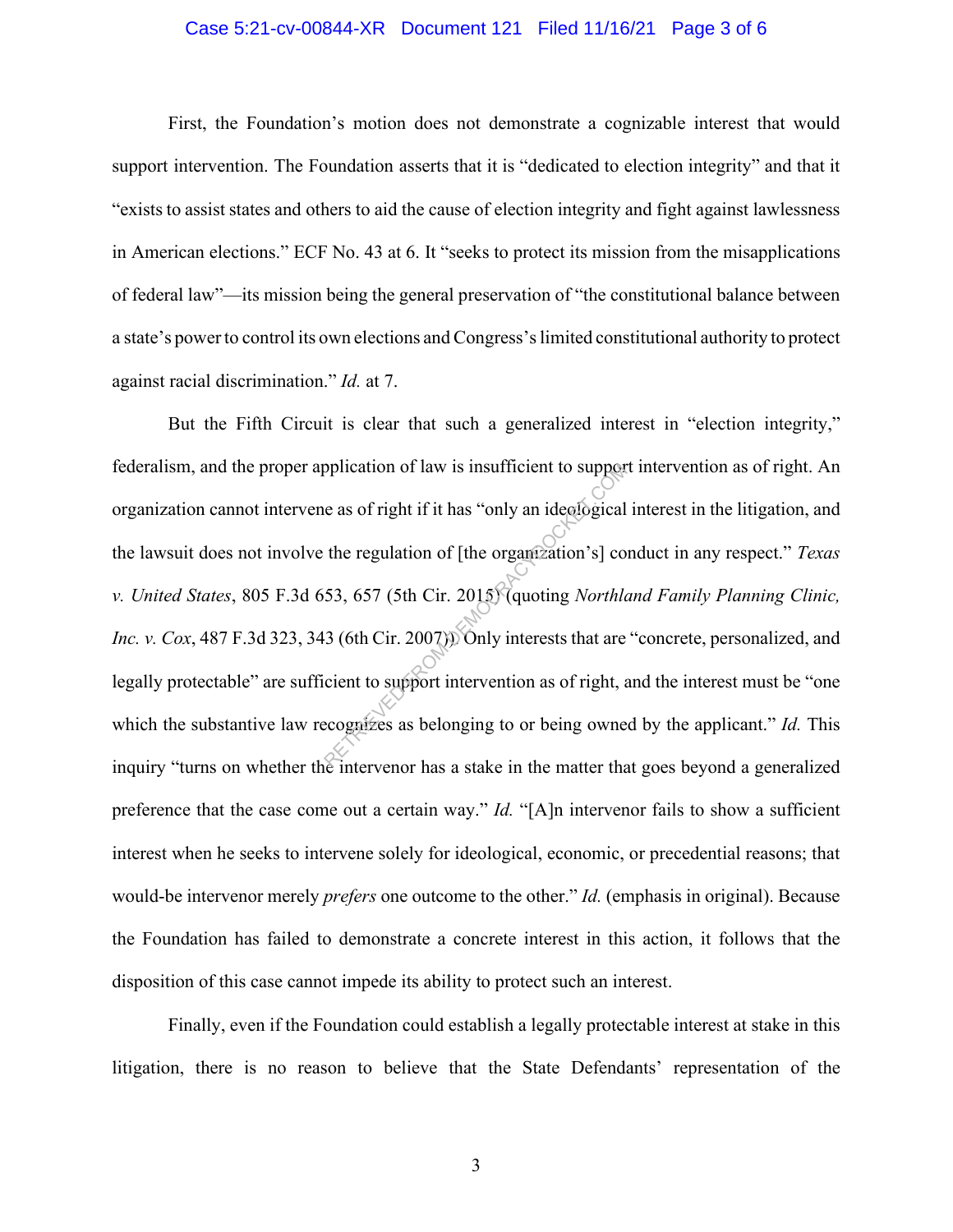#### Case 5:21-cv-00844-XR Document 121 Filed 11/16/21 Page 4 of 6

Foundation's purported interest would be inadequate. *Brumfield v. Dodd*, 749 F.3d 339, 345 (5th Cir. 2014). While the burden of showing inadequate representation is "minimal," "it cannot be treated as so minimal as to write the requirement completely out of the rule." *Bush v. Viterna*, 740 F.2d 350, 355 (5th Cir. 1984) (citations omitted). Indeed,a presumption of adequate representation arises when the applicant "has the same ultimate objective as the party to the suit." *Id.* (citations omitted). The presumption is especially strong where the putative representative is a governmental body or officer charged by law with representing the interests of the intervenor. *Texas*, 805 F.3d at 661; *Veasey v. Perry*, 577 F. App'x 261, 263 (5th Cir. 2014) (holding that State of Texas would adequately represent the interests of advocacy group in Voting Rights Act litigation). To overcome this presumption of adequate representation, the applicant must show "adversity of interest, collusion, or nonfeasance." *Haspel & Davis Milling & Planting Co. v. Bd. of Levee Comm'rs*, 493 F.3d 570, 578–79 (5th Cir. 2007) (citation omitted). rests of advocacy group in Voting Rights<br>ate representation, the applicant must s<br>Haspel & Davis Milling & Planting Co. v<br>(007) (citation omitted)<br>rts that, as public officials, the State Defen<br>strongly as the Foundation'

The Foundation asserts that, as public officials, the State Defendants "are unlikely to defend against these allegations as strongly as the Foundation" and are "unlikely to highlight failures or defects in the election administration by Texas election officials that would further justify and support efforts by the legislature to safeguard elections." ECF No. 43 at 9. This speculation about the State Defendants' future strategic choices cannot overcome the presumption that the State Defendants will adequately represent the Foundation's interests. *Texas*, 805 F.3d at 661. Indeed, a mere difference in preferred litigation strategy is insufficient to justify intervention as of right. *Bush*, 740 F.2d at 358 (citing *Bumgarner v. Ute Indian Tribe of Uintah & Ouray Reservation*, 417 F.2d 1305, 1308 (10th Cir. 1969)) (explaining that tactical differences "cannot alone show inadequate representation"); *In re Toyota Hybrid Brake Litig.*, No. 4:20-CV-127, 2020 WL 6161495, at \*19 (E.D. Tex. Oct. 21, 2020) (intervention is inappropriate when the movant "has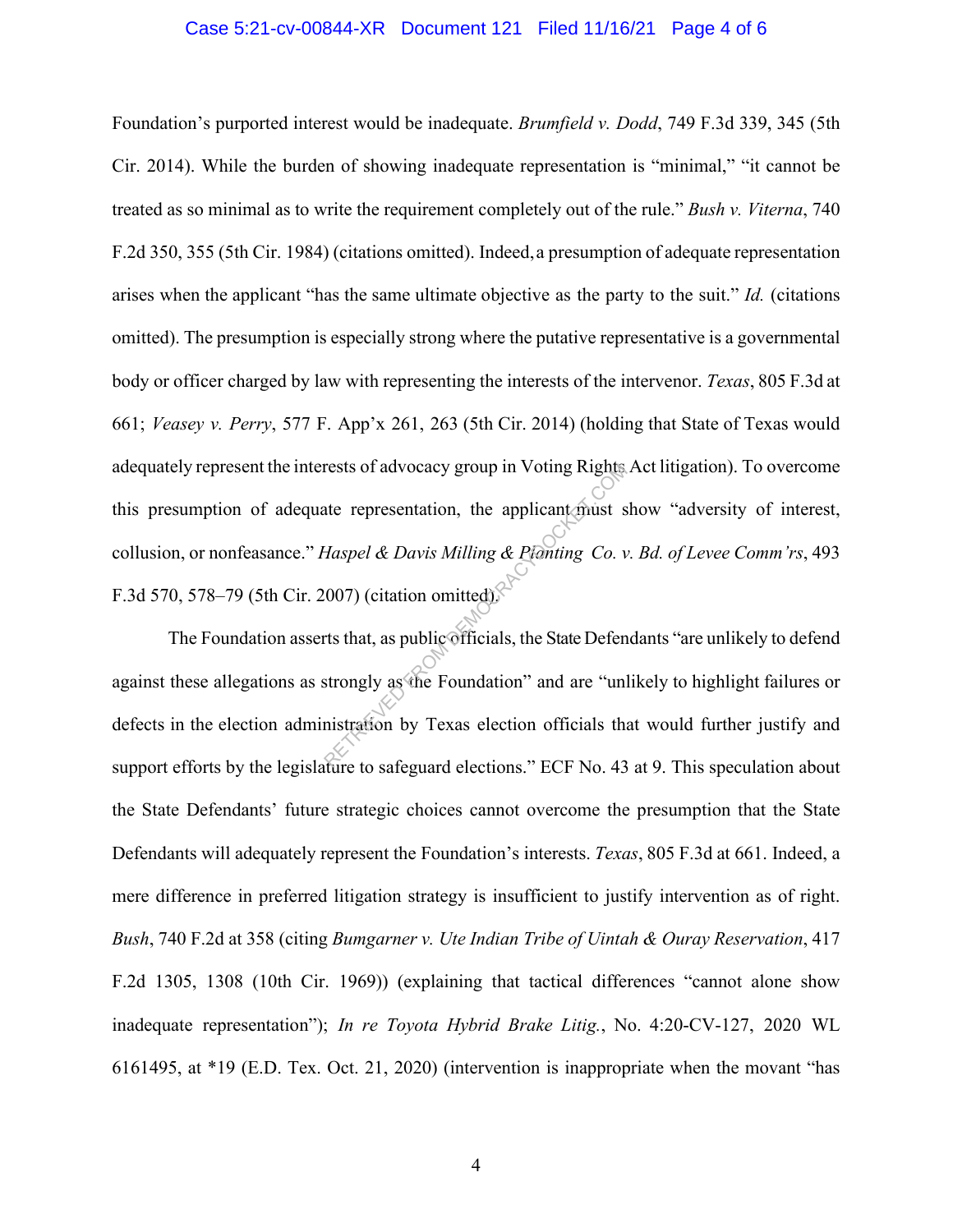#### Case 5:21-cv-00844-XR Document 121 Filed 11/16/21 Page 5 of 6

vested its claim for intervention entirely upon a disagreement over litigation strategy or legal tactics.") (quoting *LULAC v. Wilson*, 131 F.3d 1297, 1306 (9th Cir. 1997)).

The Foundation cannot establish a significant, legally protectable interest in the subject matter of this litigation and has not met its burden to show that any protected interest it purportedly holds is not adequately represented by the State Defendants. The Foundation, therefore, is not entitled to intervention as of right.

#### **II. Permissive Intervention**

Rule  $24(b)(B)$  states that on timely motion, the district court may permit anyone to intervene who has a claim or defense that shares with the main action a common question of law or fact. The threshold question is whether the movant's "claim or defense and the main action have a question of law or fact in common," *Newby v. Enron Corp.*, 443 F.3d 416, 421 (5th Cir. 2006) (internal quotation marks and citation omitted). The Court should also consider, among other things, whether intervention "will unduly delay or prejudice the adjudication of the original parties' rights," FED. R. CIV. P. 24(b), whether there is adequate representation by other parties, and "whether they are likely to contribute significantly to the development of the underlying factual issues." *LULAC v. Clements*, 884 F.2d 185, 189 (5th Cir. 1989). Permissive intervention is "wholly discretionary" even where the putative intervenor satisfies the requirements of Rule 24(b). *New Orleans Pub. Serv., Inc. v. United Gas Pipe Line Co.*, 732 F.2d 452, 471 (5th Cir. 1984); *see Graham v. Evangeline Parish Sch. Bd.*, 132 F. App'x 507, 514 (5th Cir. 2005) ("Denials of permissive intervention are only subject to reversal if extraordinary circumstances so require."). hat shares with the main action a commonly<br>er the movant's "claim or defense and the<br>Newby v. Enron Corp., 443 F.3d 416,<br>omitted). The Court should also consider<br>lay or prejudice the adjudication of the ere is adequate rep

The Foundation's failure to demonstrate a concrete interest in this action that will not be adequately represented by the State Defendants counsels against permissive intervention. *See NextEra Energy Capital Holdings, Inc. v. Walker*, No. 1:19-CV- 626-LY, 2020 WL 3580149 (Feb.